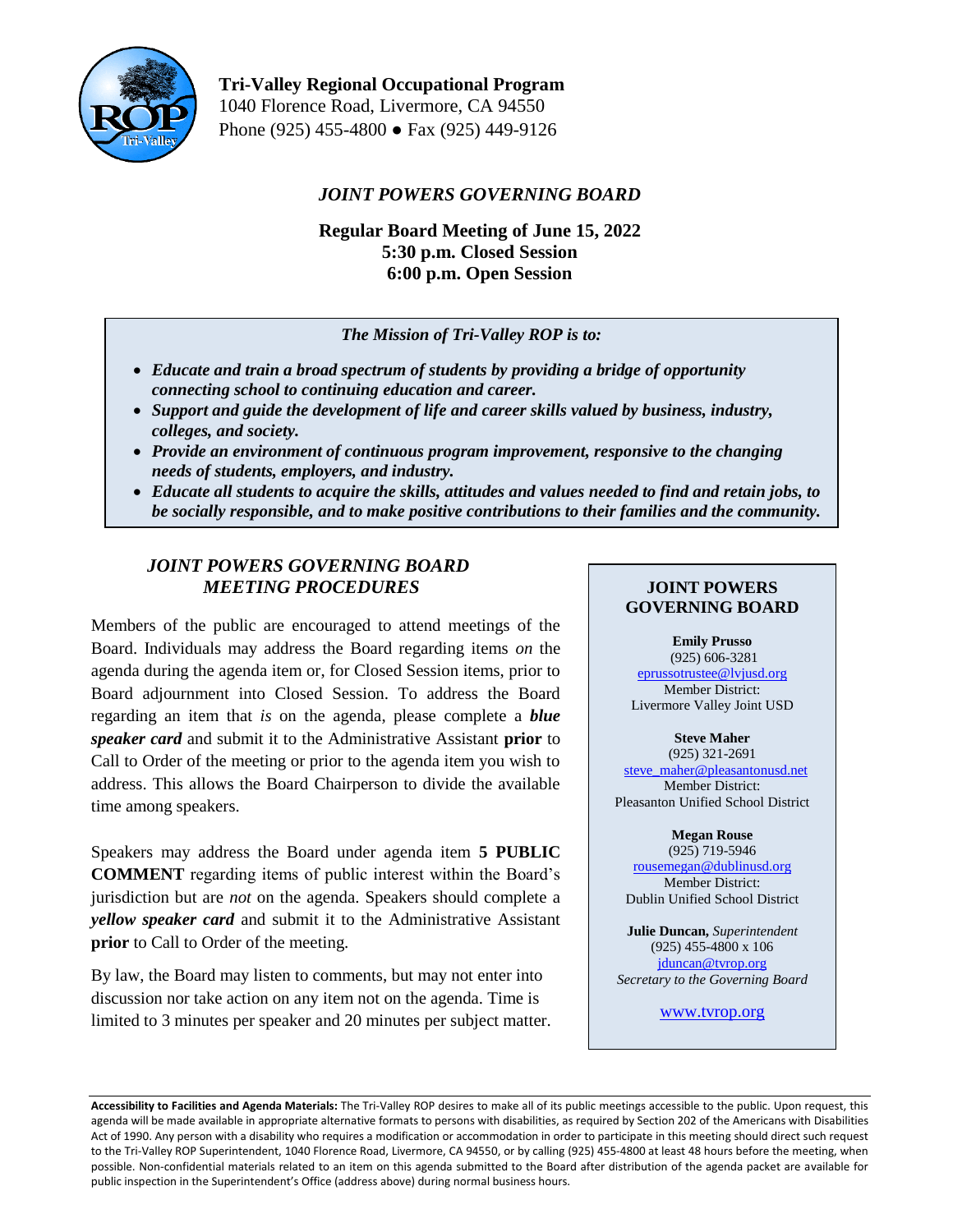## **1. CALL TO ORDER / ROLL CALL – 5:30 p.m.**

#### **2. PUBLIC COMMENT** on posted closed session items only

#### **3. ADJOURN TO CLOSED SESSION** - *Pursuant to Government Code §54957*

**A. Public Employee Performance Evaluation**  Title: Superintendent

#### **4. RECONVENE INTO OPEN SESSION – 6:00 p.m.**

#### **A. Pledge of Allegiance**

#### **B. Approval of the Agenda**

Prior to approving the agenda, a Board member may request that an agenda item be pulled or moved on the agenda.

#### **C. Announcement of Any Reportable Action Taken in Closed Session**

#### **5. PUBLIC COMMENT**

At this time, members of the public may address the Board regarding matters *not* on the agenda but within the Board's jurisdiction. (For items that *are* on the agenda, the opportunity for public comment will be presented during each agenda item.) Speakers should submit a speaker card to the Administrative Assistant prior to Call to Order: a *yellow card* for items not on the agenda and a *blue card* to speak during an agenda item. Time is limited to 3 minutes per speaker and 20 minutes per topic.

#### **6. CONSENT CALENDAR - MOTIONS**

The Consent Calendar is for items that require the approval of the Board, but are routine in nature. The Board acts upon these items in one vote. Any member of the Board, administration, or public may request that an item be pulled from the Consent Calendar and discussed and/or acted upon separately under Deferred Consent Items.

- **A. Approval of the Minutes from the Regular Board Meeting of May 11, 2022** The Board will consider approval of the Minutes from the May 11, 2022 Board Meeting.
- **B**. **Approval of the Minutes from the Special Board Meeting of May 24, 2022** The Board will consider approval of the Minutes from the May 24, 2022 Board Meeting.

# **C. Approval of the Bill and Salary Report – May 1 – May 31, 2022**

The Board will consider approval of the Bill and Salary Reports, which show the District's operating and salary expenditures for the period noted.

#### **D. Approval of the Purchase Order Summary – May 1 – May 31, 2022**

The Board will consider approval of the Purchase Order Summary which show the encumbrances of District funds for the period noted.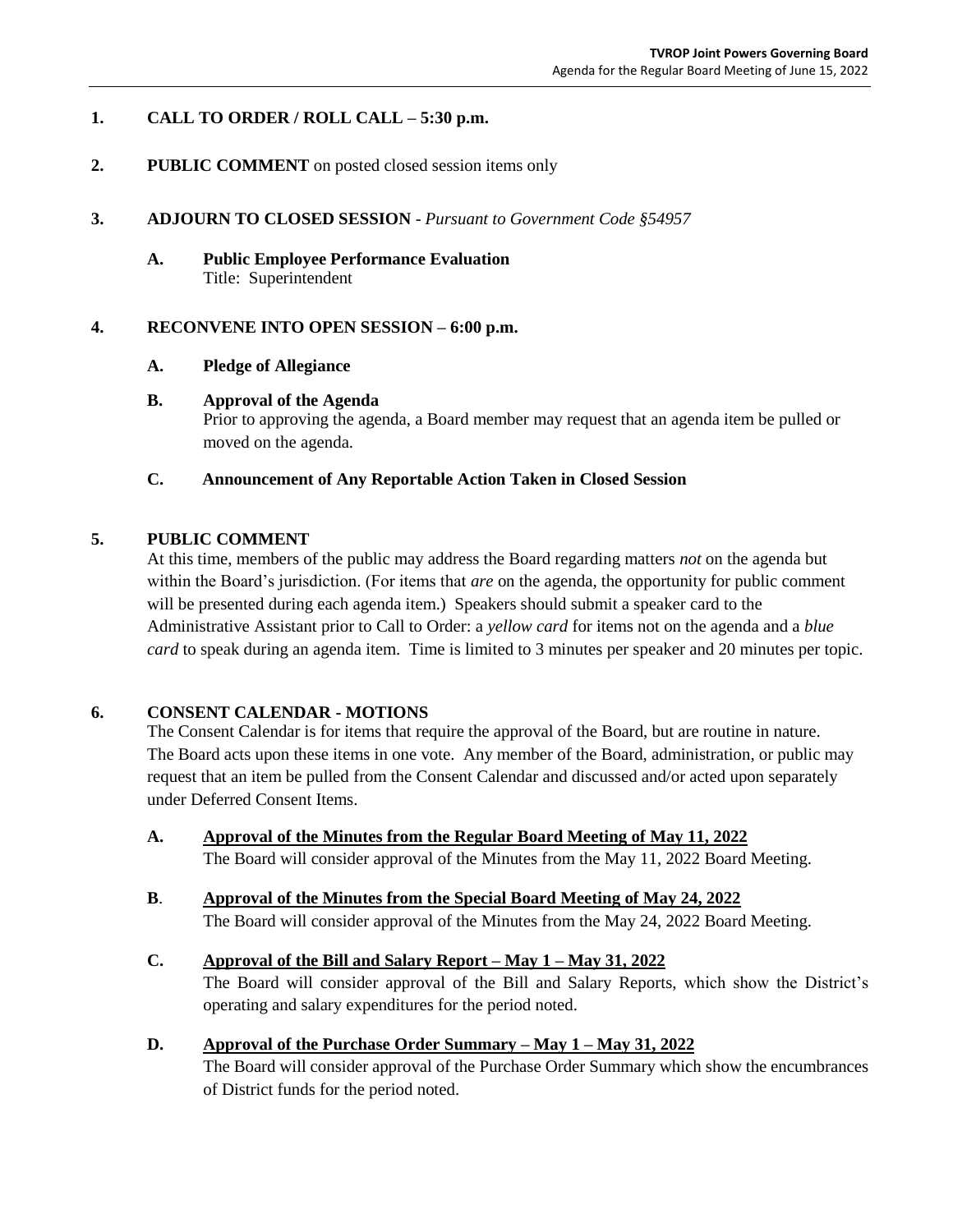#### **E**. **Approval of the Memorandum of Understanding with Pleasanton Unified School District for the Middle College Coordinator**

The Board will consider approval of the MOU with Pleasanton Unified School District (PUSD) for the 2022-2023 school year.

- **F. Approval of the Memorandums of Understanding for 2022-2023 with Member Districts**  The Board will consider approval of the MOU's between TVROP and Dublin, Livermore Valley Joint and Pleasanton Unified School Districts for shared services with costs reimbursable to TVROP and member districts respectively.
- **G. Approval of the Memorandums of Understanding with Livermore Valley Joint Unified School District for Services for 2022-2023**

The Board will consider approval of the MOU's with Livermore Valley Joint Unified School District (LVJUSD) providing Fiscal, Maintenance and Custodial Services.

## **H**. **Acceptance of Donations**

The Board will consider acceptance of donations received through May 31, 2022.

## **I**. **Approval of Surplus Equipment**

The Board will consider approving Surplus Equipment either for sale, donation or disposal, per Education Code Sections 17545 and 17546.

## **7. DEFERRED CONSENT ITEM/S**

Items that are pulled from the Consent Calendar to be addressed individually will be discussed and acted upon at this time.

#### **8. INFORMATION / ACTION ITEMS**

Informational items are noted as informational only; Action items are up for a vote by the Board. Most items require a simple majority of Board member votes to pass.

#### **A. Public Hearing on the Proposed 2022-2023 Budget** – *Information*

Open Public Hearing for Item 8 B, the Proposed Budget and Adoption for 2022-2023 Tri-Valley Regional Occupational Program held in Compliance with California Education Code 42103.

#### **B. Proposed Budget and Adoption for 2022-2023**– *Action*

Following the mandated Public Hearing on the 2022-2023 budget, it is appropriate for the Board to consider approval**.** 

**C. Approval of 3% Salary Increase Off-Schedule for Staff 2021-2022**– *Action* Staff will present the proposed 3% salary increase off-schedule for Certificated, Classified and Confidential Classified.

#### **D. Approval of 3% Salary Increase for Staff 2022-2023**– *Action*

Staff will present the proposed salary schedules for Certificated, Classified and Confidential Classified reflecting a 3% increase.

**E. Approval of Staff Stipend in Lieu of Benefits for 2021-2022 and Beyond**– *Action* Staff will present a proposed stipend in lieu of benefits for Certificated, Classified and Confidential Classified in the amount of \$5,000 per year prorated by FTE %.